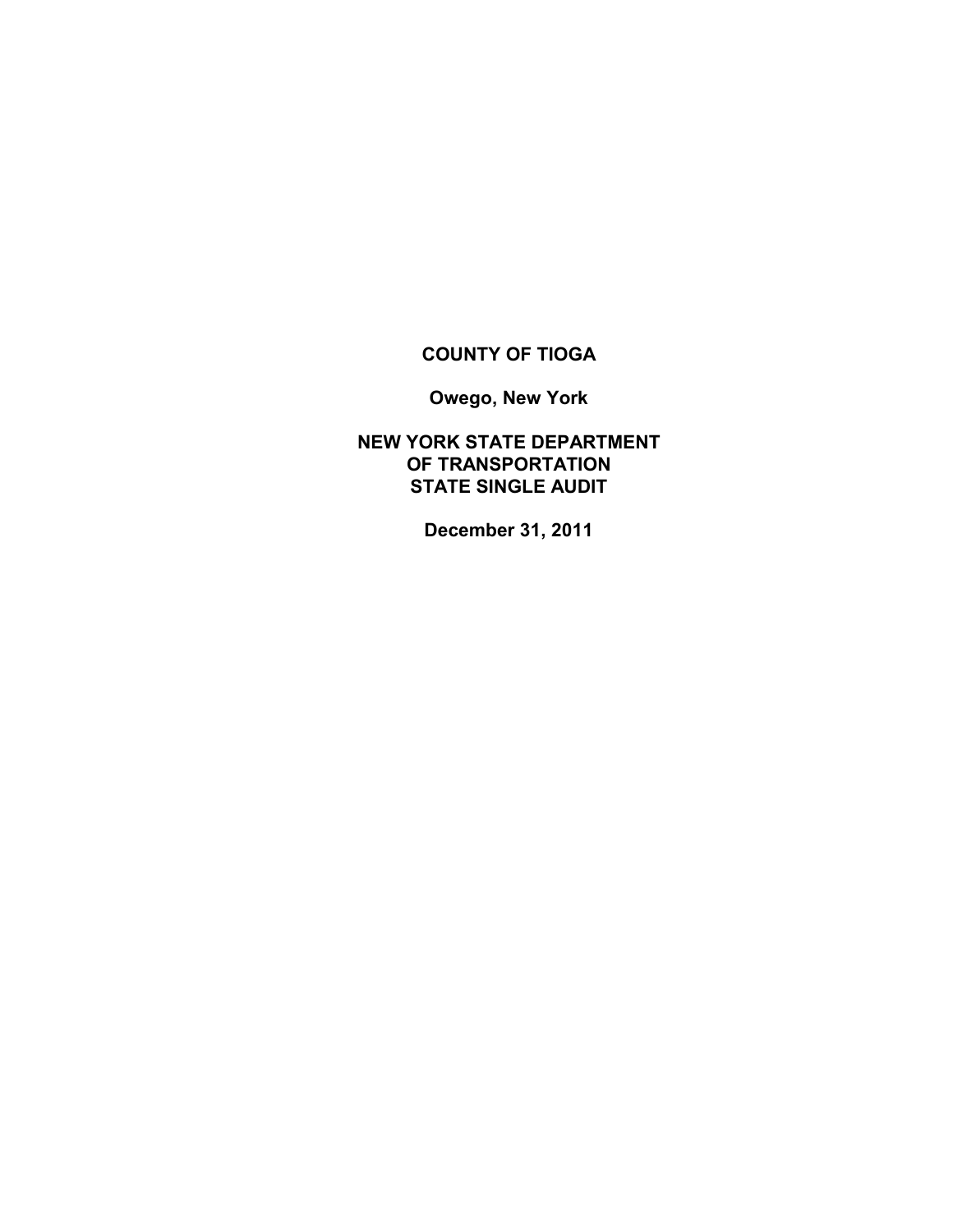### COUNTY OF TIOGA NEW YORK STATE DEPARTMENT OF TRANSPORTATION STATE SINGLE AUDIT DECEMBER 31, 2011

|                                           | 1-1а          |
|-------------------------------------------|---------------|
|                                           | $\mathcal{P}$ |
|                                           | 3             |
| Schedule of Findings and Questioned Costs |               |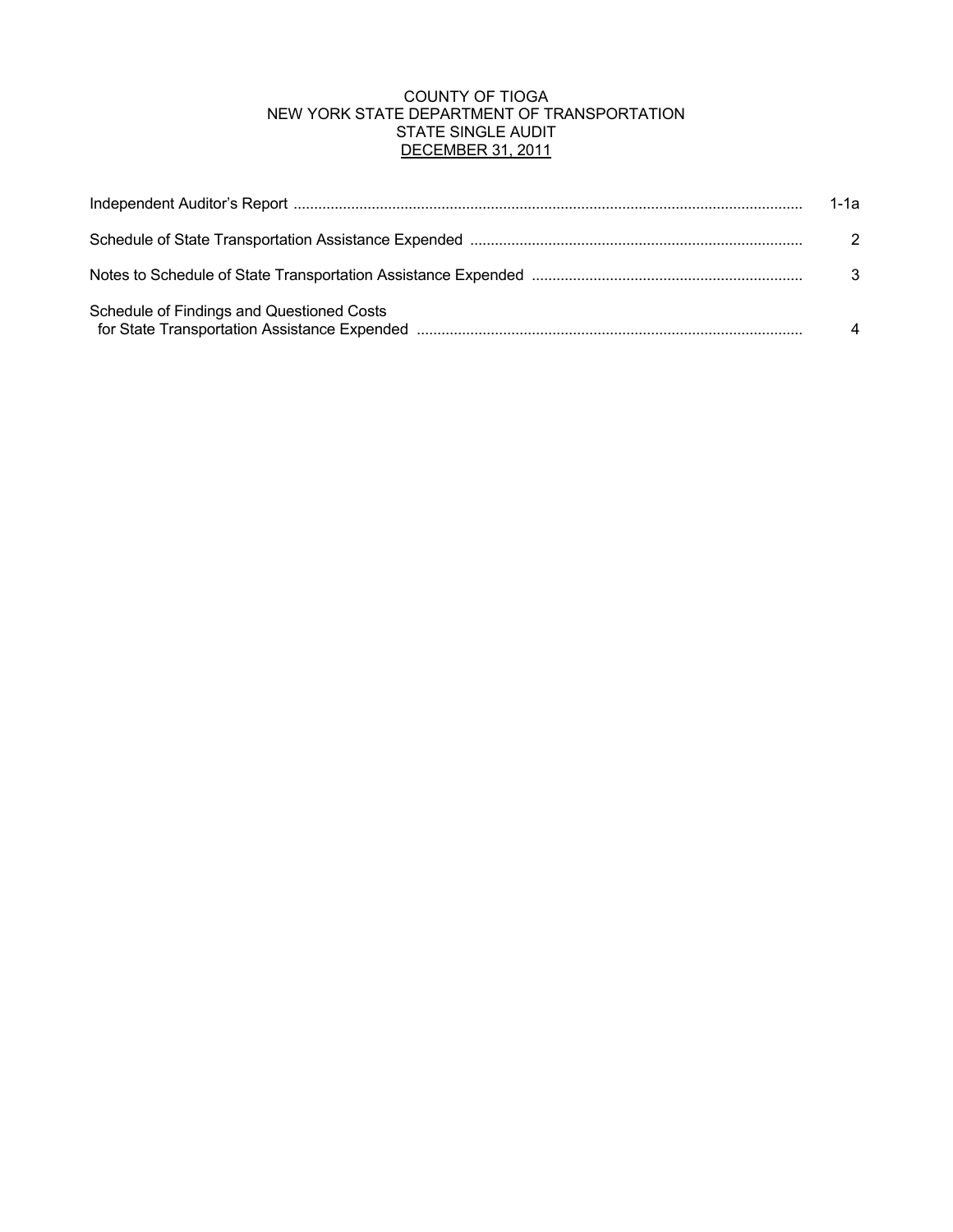Ī John H. Dietershagen, C.P.A. Jerry E. Mickelson, C.P.A. Thomas K. Van Derzee, C.P.A. Debbie Conley Jordan, C.P.A. Patrick S. Jordan, C.P.A. Duane R. Shoen, C.P.A. Lesley L. Horner, C.P.A. D. Leslie Spurgin, C.P.A.



# **Ciaschi Dietershagen Little Mickelson & Company, LLP**

*Certified Public Accountants and Consultants*

Frederick J. Ciaschi, C.P.A.

#### REPORT ON COMPLIANCE AND CONTROLS OVER STATE TRANSPORTATION ASSISTANCE EXPENDED BASED ON AN AUDIT OF FINANCIAL STATEMENTS PERFORMED IN ACCORDANCE WITH *GOVERNMENT AUDITING STANDARDS*

#### INDEPENDENT AUDITOR'S REPORT

County Legislature County of Tioga Owego, New York

**Compliance** 

We have audited the compliance of the County of Tioga (the County) with the types of compliance requirements described in the preliminary Draft Part 43 of the New York State Codification of Rules and Regulations (NYCRR) that are applicable to each state transportation assistance program tested for the year ended December 31, 2011. The programs tested are identified in the summary of audit results section of the accompanying schedule of findings and questioned costs. Compliance with the requirements of laws, regulations, contracts and grants applicable to each program tested is the responsibility of the County's management. Our responsibility is to express an opinion on the County's compliance based on our audit.

We conducted our audit of compliance in accordance with generally accepted auditing standards; the standards applicable to financial audits contained in *Government Auditing Standards*, issued by the Comptroller General of the United States; and Draft Part 43 of NYCRR. Those standards and Draft Part 43 require that we plan and perform the audit to obtain reasonable assurance about whether non-compliance with the types of compliance requirements referred to above, that could have a direct and material effect on the state transportation assistance programs tested, has occurred. An audit includes examining, on a test basis, evidence about the County's compliance with those requirements and performing such other procedures as we considered necessary in the circumstances. We believe that our audit provides a reasonable basis for our opinion. Our audit does not provide a legal determination on the County's compliance with those requirements.

In our opinion, the County complied, in all material respects, with the requirements referred to above that are applicable to each of its state transportation assistance programs tested for the year ended December 31, 2011.

#### Internal Control Over Compliance

The management of the County is responsible for establishing and maintaining effective internal control over compliance with the requirements of laws, regulations, contracts, and grants applicable to state transportation assistance programs tested. In planning and performing our audit, we considered the County's internal control over compliance with requirements that could have a direct and material effect on the state transportation assistance programs tested in order to determine our auditing procedures for the purpose of expressing our opinion on compliance, and to test and report on the internal control over compliance in accordance with Draft Part 43 of NYCRR.

39 Church Street Cortland, New York 13045 607-753-7439 *fax 607-753-7874*

 401 East State Street ~ Suite 500 Ithaca, New York 14850 607-272-4444 *fax 607-273-8372* **w[ww.cdlm.com](www.cdlm.com)**

**CORTLAND ITHACA WATKINS GLEN**

108 West Fourth Street Watkins Glen, New York 14891 607-535-4443 *fax 607-535-6220*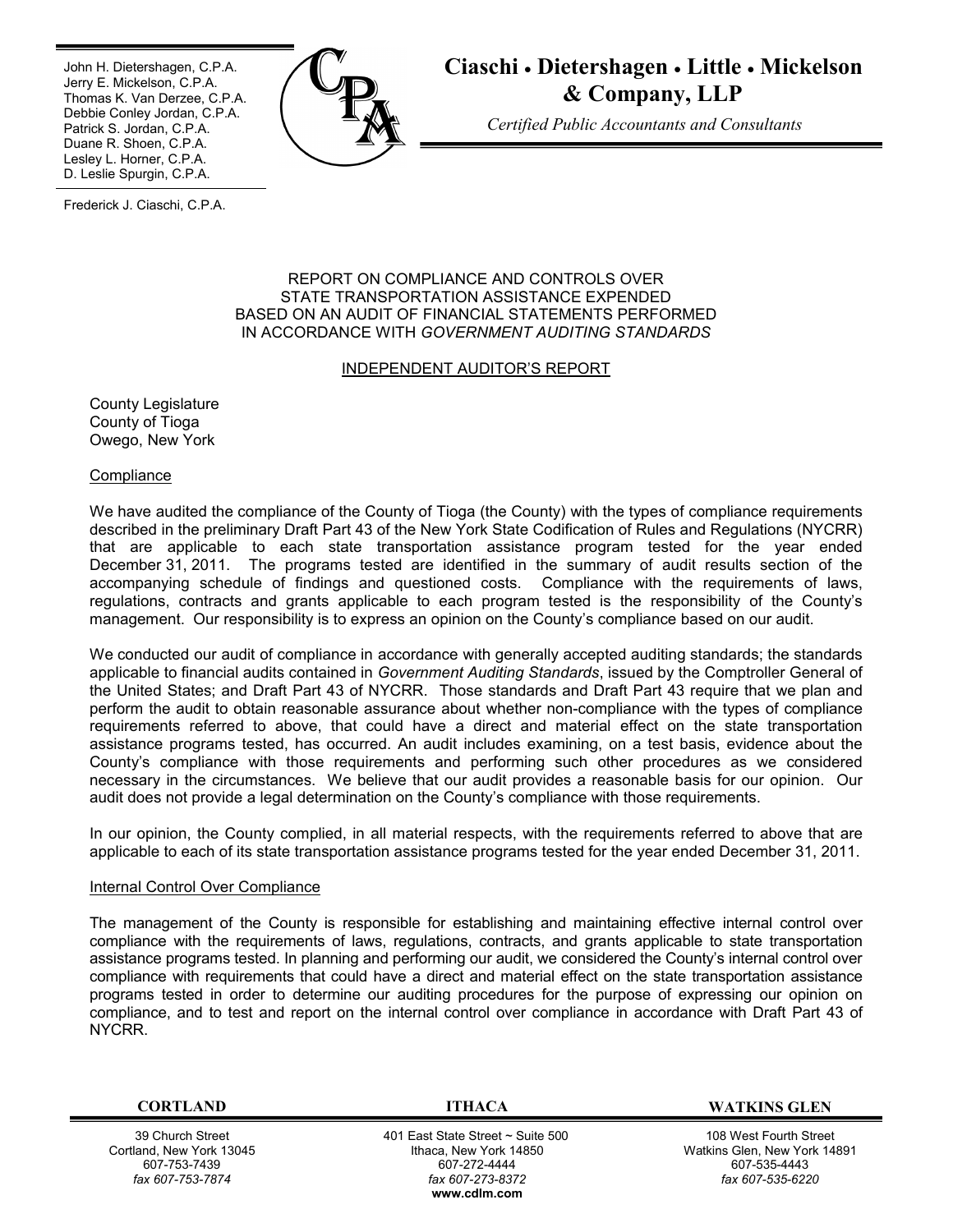Our consideration of internal control over compliance would not necessarily disclose all matters in the internal control that might be material weaknesses. A material weakness is a reportable condition in which the design or operation of one or more of the internal control components does not reduce to a relatively low level the risk that non-compliance with applicable requirements of laws, regulations, contracts, and grants, that would be material in relation to state transportation assistance programs tested, may occur and not be detected within a timely period by employees in the normal course of performing their assigned functions. We noted no matters involving the internal control over compliance and its operation that we consider to be material weaknesses.

#### Schedule of State Transportation Assistance Expended

We have audited the financial statements of the County as of December 31, 2011 and for the year ended December 31, 2011, and have issued our report thereon dated September 7, 2012. Our audit was performed for the purpose of forming an opinion on the County's financial statements taken as a whole. The accompanying schedule of state transportation assistance expended is presented for purposes of additional analysis as required by Draft Part 43 of NYCRR, and is not a required part of the basic financial statements. Such information has been subjected to the auditing procedures applied in the audit of the financial statements and, in our opinion, is fairly stated, in all material respects, in relation to the financial statements taken as a whole.

This report is intended solely for the information and use of the County of Tioga's management and the New York State Department of Transportation. However, this report is a matter of public record and its distribution is not limited.

Cinschi, Dicturlagn, Little, Mickelson & Co., LLP

September 7, 2012 Ithaca, New York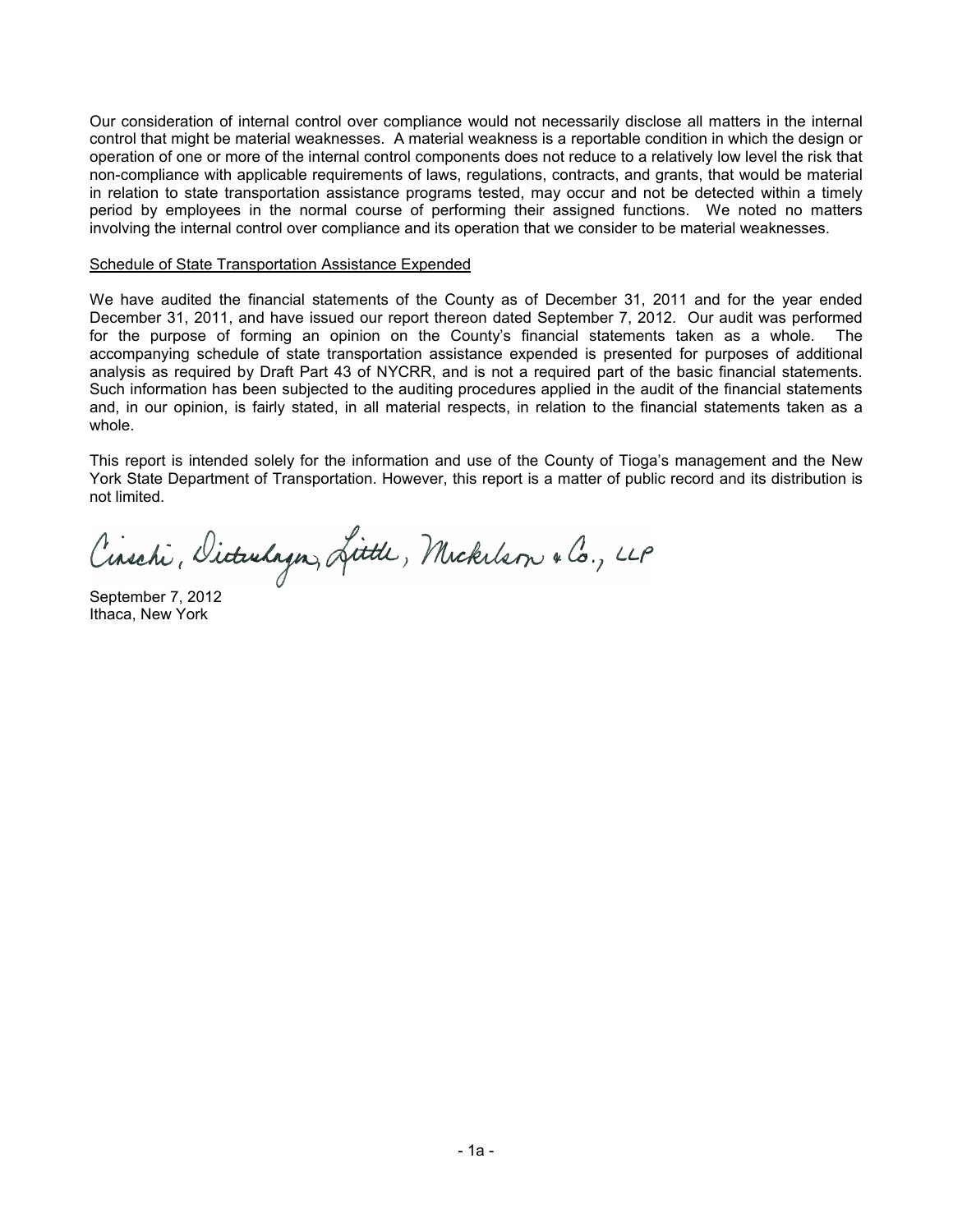#### COUNTY OF TIOGA SCHEDULE OF STATE TRANSPORTATION ASSISTANCE EXPENDED FOR THE YEAR ENDED DECEMBER 31, 2011

| Program Title                                                                                | <b>NYSDOT</b><br>Contract | Ref. Number | Expenditures    |
|----------------------------------------------------------------------------------------------|---------------------------|-------------|-----------------|
| Consolidated Local Streets and Highway<br>Improvement Program (CHIPS) - Capital<br>Component | (1)                       | (1)         | \$<br>1,007,055 |
| <b>State Transit Operating Assistance</b>                                                    |                           | N/A         | 791,328         |
| State Matching Share of Highway Planning<br>and Construction/Marchiselli Programs            | Various                   | N/A         | 20,580          |
| <b>Total State Transportation Assistance Expended</b>                                        |                           |             | 1,818,963       |

(1) Denotes unable to obtain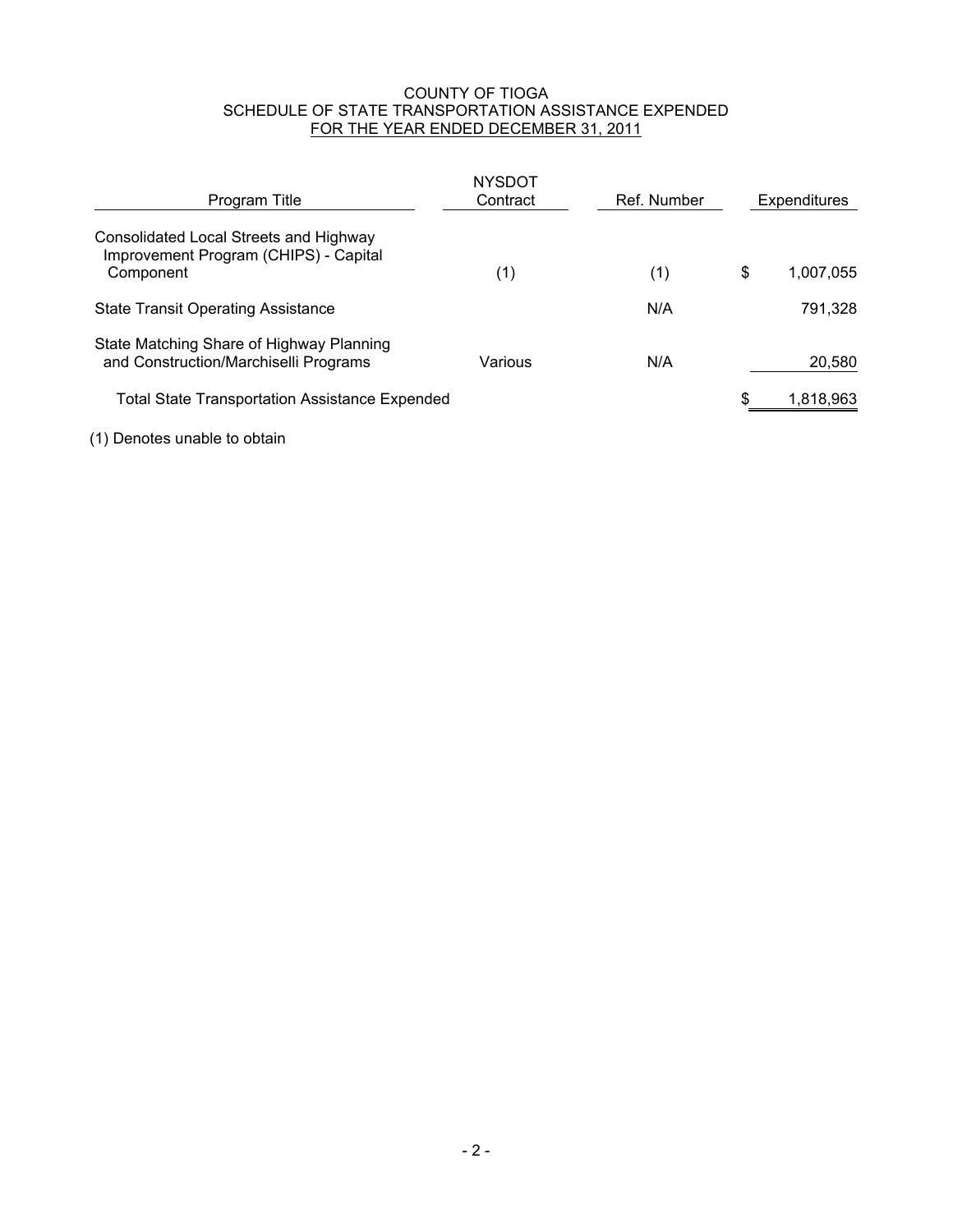#### COUNTY OF TIOGA NOTES TO SCHEDULE OF STATE TRANSPORTATION ASSISTANCE EXPENDED DECEMBER 31, 2011

#### Note 1 - General

The accompanying Schedule of State Transportation Assistance Expended of the County of Tioga presents the activity of all financial assistance programs provided by the New York State Department of Transportation.

#### Note 2 - Basis of Accounting

The accompanying Schedule of State Transportation Expended is presented using the accrual basis of accounting.

#### Note 3 - Matching Cost

The costs associated with the federal and local shares of the Marchiselli projects are not included in the reported expenditures.